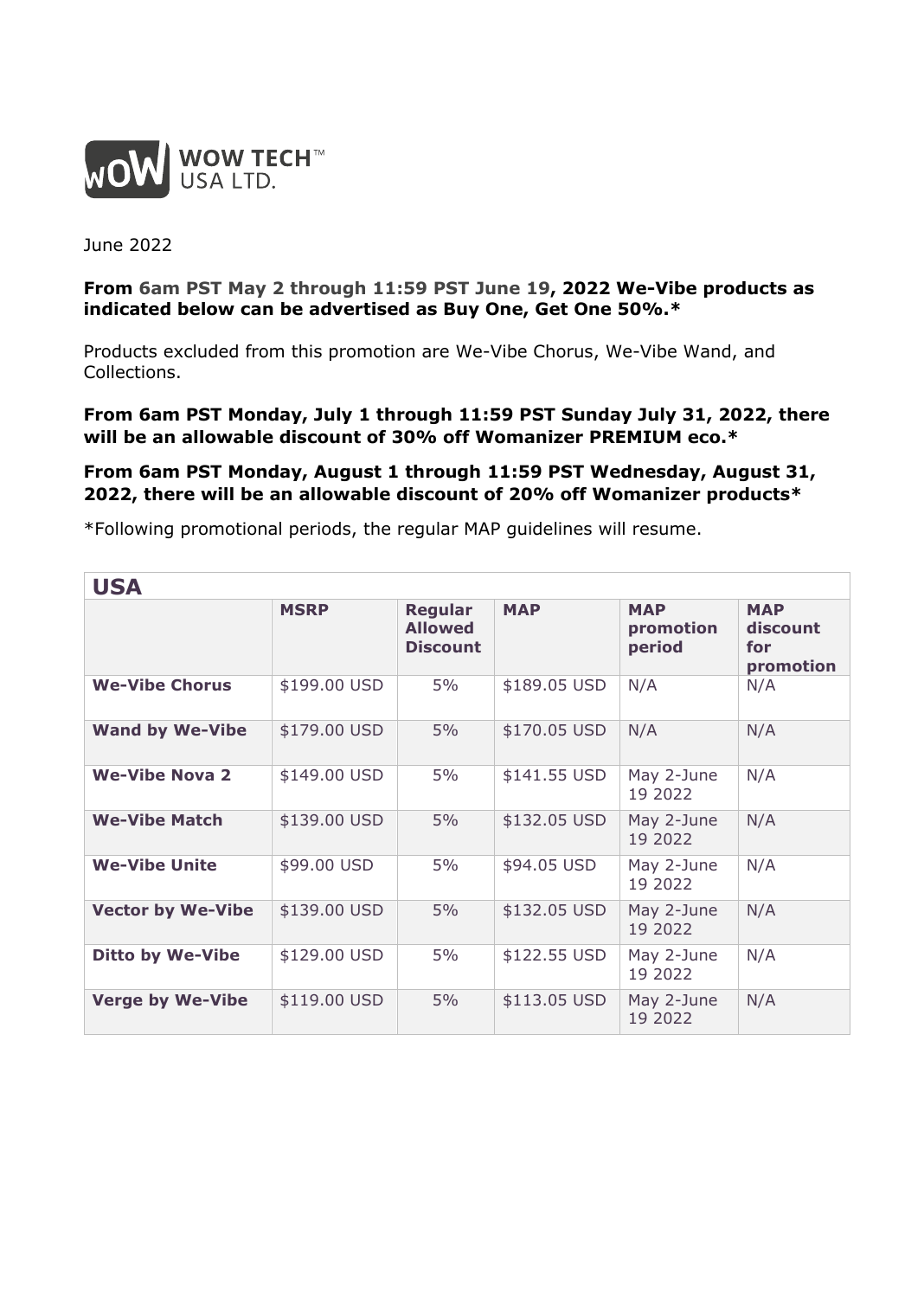

|                                                               | <b>MSRP</b>  | <b>Regular</b><br><b>Allowed</b><br><b>Discount</b> | <b>MAP</b>   | <b>MAP</b><br>promotion<br>period | <b>MAP</b><br>discount<br>for<br>promotion |
|---------------------------------------------------------------|--------------|-----------------------------------------------------|--------------|-----------------------------------|--------------------------------------------|
| <b>Pivot by We-Vibe</b>                                       | \$109.00 USD | 5%                                                  | \$103.55 USD | May 2-June 19<br>2022             | N/A                                        |
| <b>Moxie by We-Vibe</b>                                       | \$129.00 USD | 5%                                                  | \$122.55 USD | May 2-June 19<br>2022             | N/A                                        |
| <b>Jive by We-Vibe</b>                                        | \$119.00 USD | 5%                                                  | \$113.05 USD | May 2-June 19<br>2022             | N/A                                        |
| <b>Bloom by We-Vibe</b>                                       | \$119.00 USD | 5%                                                  | \$113.05 USD | May 2-June 19<br>2022             | N/A                                        |
| Tango X by We-<br><b>Vibe</b>                                 | \$79.00 USD  | 5%                                                  | \$75.05 USD  | May 2-June 19<br>2022             | N/A                                        |
| Touch X by We-<br><b>Vibe</b>                                 | \$99.00 USD  | 5%                                                  | \$94.05 USD  | May 2-June 19<br>2022             | N/A                                        |
| <b>Melt by We-Vibe</b>                                        | \$149.00 USD | 5%                                                  | \$141.55 USD | May 2-June 19<br>2022             | N/A                                        |
| <b>We-Vibe Date</b><br><b>Night Special Ed.</b><br><b>Set</b> | \$199.00 USD | 5%                                                  | \$189.05 USD | <b>NA</b>                         | <b>NA</b>                                  |
| <b>Tease + Please</b><br><b>Collection</b><br>(Premium)       | \$299.00 USD | 5%                                                  | \$284.05 USD | N/A                               | N/A                                        |
| <b>Pleasure Mate</b><br><b>Collection</b>                     | \$119.00 USD | 5%                                                  | \$113.05 USD | N/A                               | N/A                                        |
| <b>Rave by We-Vibe</b>                                        | \$119.00 USD | 5%                                                  | \$113.05 USD | May 2-June 19<br>2022             | N/A                                        |
| <b>We-Vibe Bond</b>                                           | \$129.00 USD | 5%                                                  | \$122.55 USD | May 2-June 19<br>2022             | N/A                                        |
| <b>Womanizer DUO</b>                                          | \$219.00 USD | 5%                                                  | \$208.05 USD | August 1-31,<br>2022              | 20%                                        |
| <b>Womanizer Liberty</b>                                      | \$99.00 USD  | 5%                                                  | \$94.05 USD  | August 1-31,<br>2022              | 20%                                        |
| <b>Womanizer</b><br><b>Premium 2</b>                          | \$199.00 USD | 5%                                                  | \$189.05 USD | August 1-31,<br>2022              | 20%                                        |
| <b>Womanizer Classic</b><br>$\overline{2}$                    | \$129.00 USD | 5%                                                  | \$122.55 USD | August 1-31,<br>2022              | 20%                                        |
| <b>Womanizer Starlet</b><br>3.0                               | \$79.00 USD  | 5%                                                  | \$75.05 USD  | August 1-31,<br>2022              | 20%                                        |